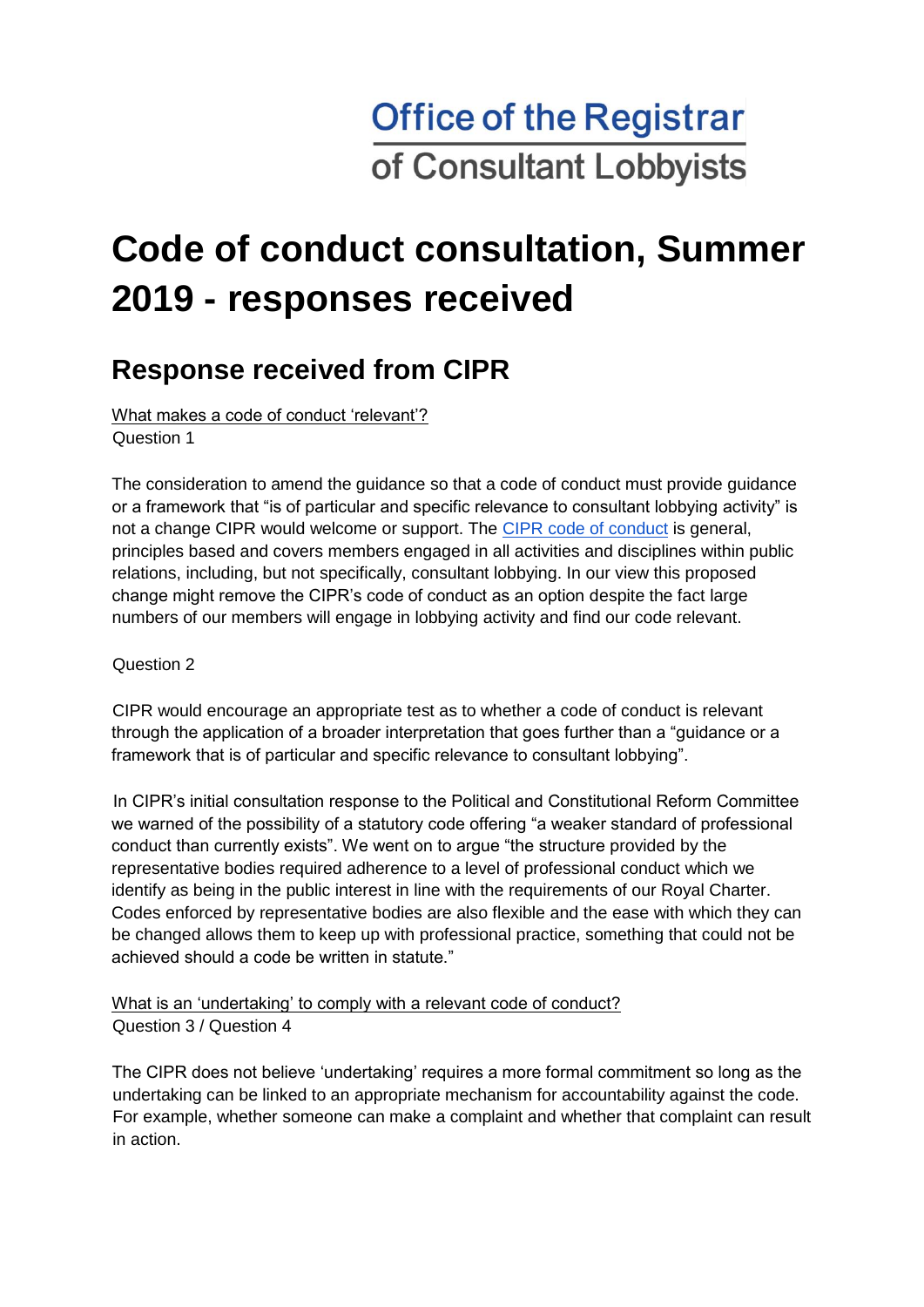The CIPR complaints process can be brought forward by anyone who suspects a professional of wrongdoing or improper practice and efforts are made to ensure that the

disciplinary processes are in line with established best practice. The investment made by the industry and its expert knowledge could be lost.

The content of codes of conduct Question 5

CIPR does not agree with the view that the only test which the Registrar can apply is relevance, as defined by the Act. The codes of conduct of organisations such as the CIPR are public documents and the Registrar, as a stakeholder in this organisation, should be able to comment.

Which codes of conduct may be declared? Question 6

The CIPR does not agree with the view that the Act does not give the Registrar the right to restrict which codes of conduct may be declared.

Self written codes, unless they are independently administered, are not credible. The CIPR has a published mechanism for handling complaints and a process in place that separates it from the Institution's Governance structure. In line with our **Royal Charter**, this process is established and managed for the public benefit. The same cannot be said for an agencies self written code.

How can a code of conduct for individuals be adopted by a registrant? Question 7 / Question 8

CIPR does not agree with the guidance that states "a code of conduct for individuals can only be declared on behalf of an organisation if every member of that organisation subscribes to that code". As outlined in our responses above, as a representative body for the UK public affairs industry, our objective is to ensure that individual lobbyists are held to the highest standards of professional conduct, and that those who bring our profession into disrepute should be appropriately disciplined. CIPR's code of conduct, to which our members are accountable, set a high standard of professional conduct and we would propose that the Register should consider a more flexible approach on this point.

## **Response received from Kevin Foster MP, Minister for the Constitution**

I would first like to address the consultation concerning codes of conduct, including the basis on which a code of conduct may be deemed 'relevant' for the purpose of the statutory declaration.

I am pleased you are consulting on this to ensure current practice is clear and definitive for registrants and meets the needs of stakeholders within the confines of the Act.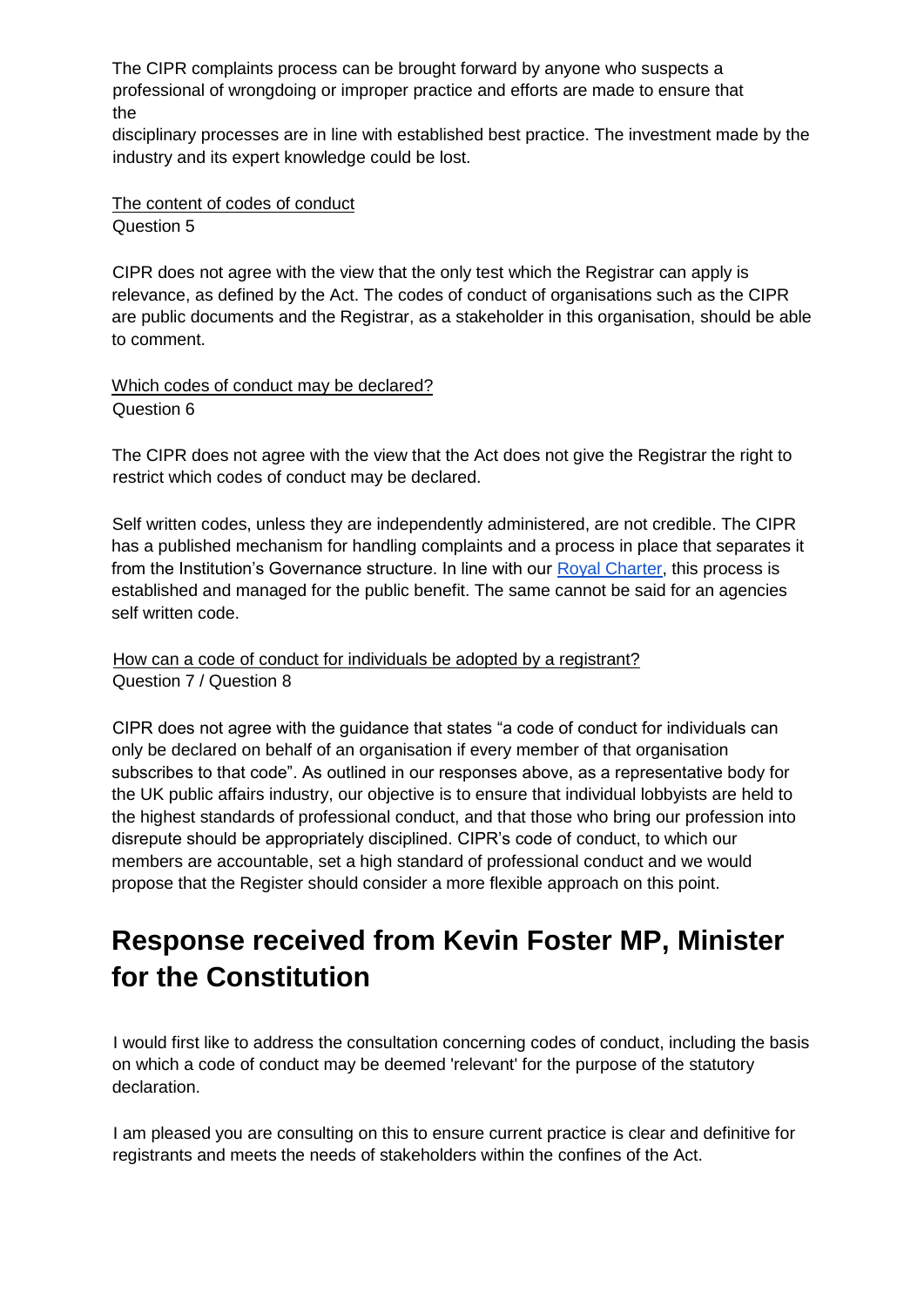It is the Government's view that the 2014 Lobbying Act is sufficient in increasing transparency around the work of consultant lobbyists. The Act does not give the right to restrict which codes of conduct may be declared, the Registrar can only determine whether the code is relevant.

The guidance on the requirement to join the Register of Consultant Lobbyists, in accordance with the Act, is a matter for the Registrar. It is for the Registrar to determine whether to amend the guidance as to what would be considered a 'relevant code of conduct', whether 'undertaking' requires a formal commitment for the person to comply with a relevant code of conduct, and whether every member of an organisation has to subscribe to the declared code, and if so, how this can be demonstrated. The Government therefore welcomes this consultation and the proposed changes to the guidance that will provide clarity for Registrants.

## **Response received from Thorncliffe Communications**

#### **What makes a code of conduct 'relevant'? Question 1**

We consider this change would be helpful.

The wording of the act implies, even if it does not state directly, that a relevant code of conduct ought to be one which is specifically relevant to the business of consultant lobbying. That requires more guidance than generic remarks about good ethical behaviour.

#### **What would be appropriate tests as to whether a code of conduct is relevant in that it 'governs the carrying on of the business of consultant lobbying'? Question 2**

We think any relevant code needs to

1. Mention the Office of the Registrar of Consultant Lobbyists and / or the Act; 2. Set out what is Consultant Lobbying / a registrable activity, or where they this can be found. 3. What the company is doing to meet the regulations, and what sanctions will be applied to the individual if they fail to meet those standards.

#### **What is an 'undertaking' to comply with a relevant code of conduct? Questions 3 and 4**

It seems to us that a simple confirmation to the Registrar, identifying the code to which a registered company has subscribed, may not be sufficient.

A more formal commitment, which could be retained for reference, would help. The Act refers to an 'undertaking' which is generally used in law to refer to a formal commitment intended to be binding, and certainly to something firmer than a simple indication.

At Thorncliffe, we require all employees

1. to sign the Code on an annual basis;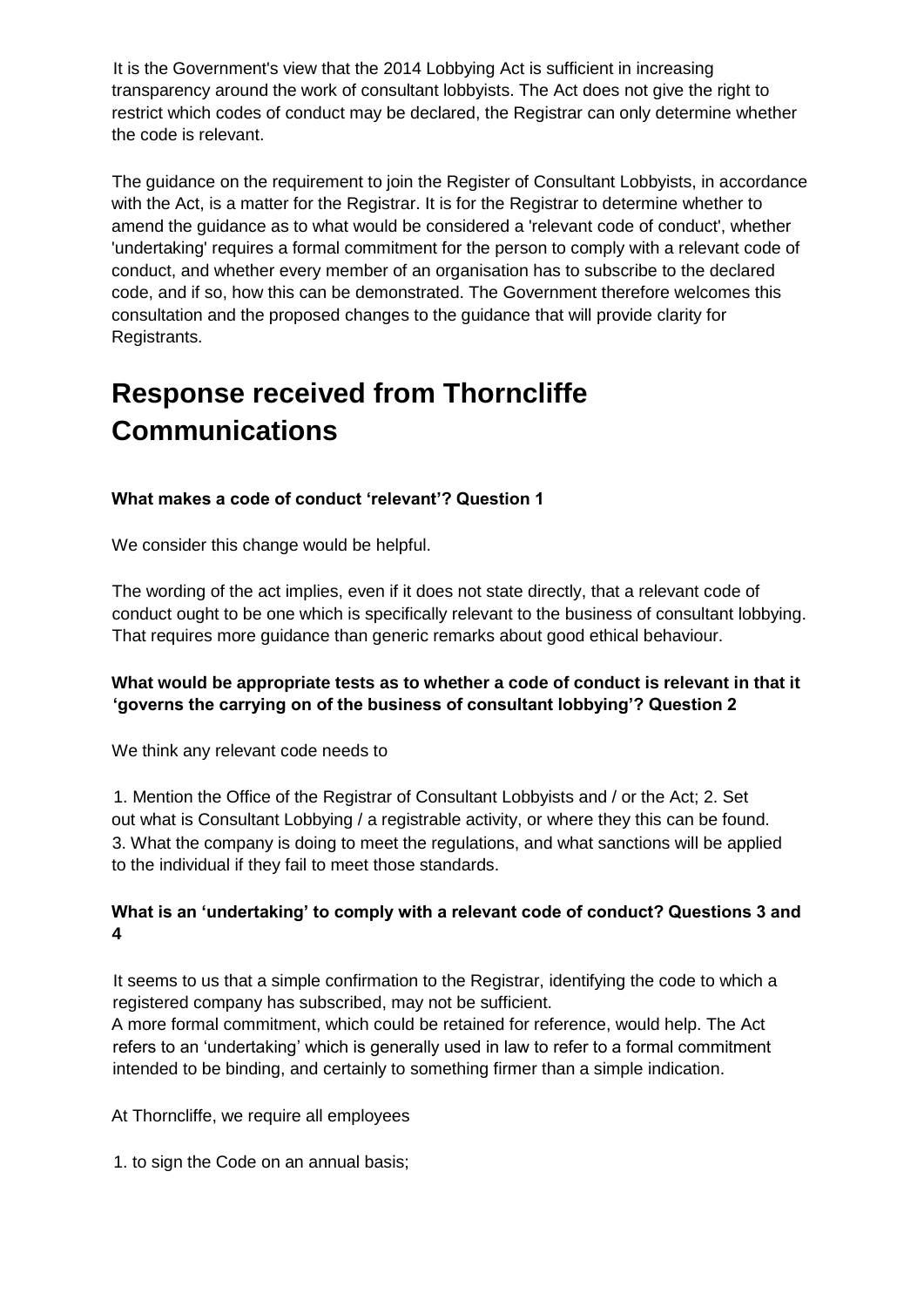2. to state, on a weekly basis, that they have not undertaken Consultant Lobbying during the course of that period. These signed records are kept on file for scrutiny at a later date, for a set number of years.

3. to accept that the Code is part of their Contract of Employment, and that failure to abide by the Code is an act of Gross Misconduct.

We accept that other companies and bodies may have a different way of ensuring that their companies and colleagues undertake to comply with their relevant code.

We think that the undertaking ought not to be a complicated process.

We do not see any need to involve a third party (other than the Registrar, if they wish) to verify an undertaking to comply with a relevant code of conduct.

#### **The content of codes of conduct: Question 5**

While the Transparency of Lobbying, Non-Party Campaigning and Trade Union Administration Act 2014 confers no explicit power on the Registrar other than to decide whether a code of conduct identified by a registrant company is 'relevant' for the purposes of the Act, the Registrar does have a general duty under section 8 to monitor compliance with the legal obligations imposed by the Act, and should not feel excessively constrained.

We see no problem should the Registrar see his duties under section 8 as including making comments on, or suggesting changes to, the content of individual codes of conduct.

#### **Which codes of conduct may be declared? Question 6**

The Registrar's power to decide whether a code is 'relevant' does give him, by implication, a right to restrict which codes of conduct may be declared. However, in the event a code is relevant, the Registrar does not have any further ability to interfere in the registration of a Company.

We are aware of some pressure on the Registrar to intervene in a decisive way and declare that certain types of code of conduct are preferable and others are less valuable. In particular some parts of the industry believe only codes of conduct regulated by a third party ought to be accepted as valid. This is not an approach grounded in the words of the Act.

Thorncliffe has a self-written code, but one which has been carefully considered and reviewed over many years, and taking other codes into account. Given the majority of our

work is in local government – and therefore Consultant Lobbying is not a major part of our business, our code is highly bespoke to our company.

We think it also goes beyond the requirements and best practice of any industry code – for instance, lobbyists have to be truthful to everyone, not just MPs; we have our own internal compliance register to monitor communications with national politicians and the UK Government; and it unilaterally prevents retiring councillors working immediately in their local Area.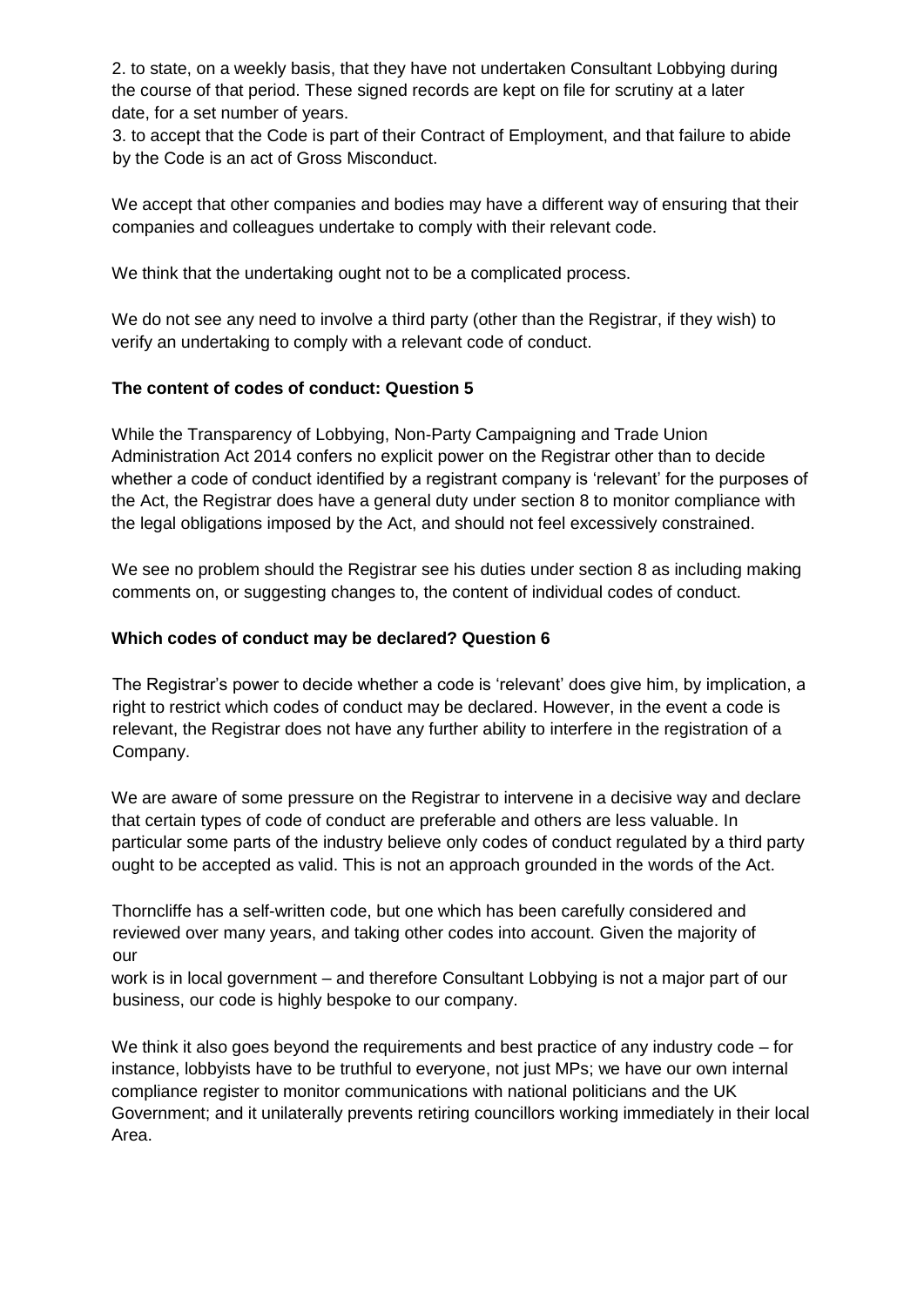In a previous consultation by the Registrar, she did not remove the Other category for good reasons. In her response to the consultation about Codes of Conduct (30 March 2017), Alison Write wrote that membership organisations might see the removal of "other" as a marketing opportunity; and it might place a financial penalty on organisations which could not afford the membership fees.

#### **How can a code of conduct for individuals be adopted by a registrant? Questions 7 and 8**

We think defined sections of companies, or specific individuals should be able to register as part of a company.

We have previously indicated that there are other companies that might carry out Consultant Lobbying that are not registered – for instance, planners, architects, lawyers, events and conference companies and other professional service companies. Many of these companies may wish to register parts of their company, or specific individuals that potentially carry out Consultant Lobbying – and it is entirely appropriate for sections of companies to have separate codes applying to them.

### **Response received from PRCA**

#### **Questions 1 & 2**

The PRCA is strongly of the view that in order to be relevant, a Code must make specific reference to lobbying regulation. The statement of general principles in itself is inadequate. We therefore support this proposed change.

Appropriate tests would be the specific applicability of rules and sanctions to the lobbying industry as compared to business in general. It also seems to us vital that there is a thirdparty involvement here, with independent sanctions available. This in itself excludes companies referring to their own Codes.

#### **Questions 3 & 4**

We have two significant concerns here. The first is accuracy and the second is enforceability.

The most recent version of the Register includes declarations from 137 organisations. Of that number, registrants detail the following Codes:

PRCA Public Affairs Code: 65 organisations No Code: 37 organisations Own Code: 13 organisations CIPR Code: 10 organisations Solicitors Code: 6 organisations ICAEW Code: 2 organisations APPC Code: 4 organisations

There are multiple errors within this: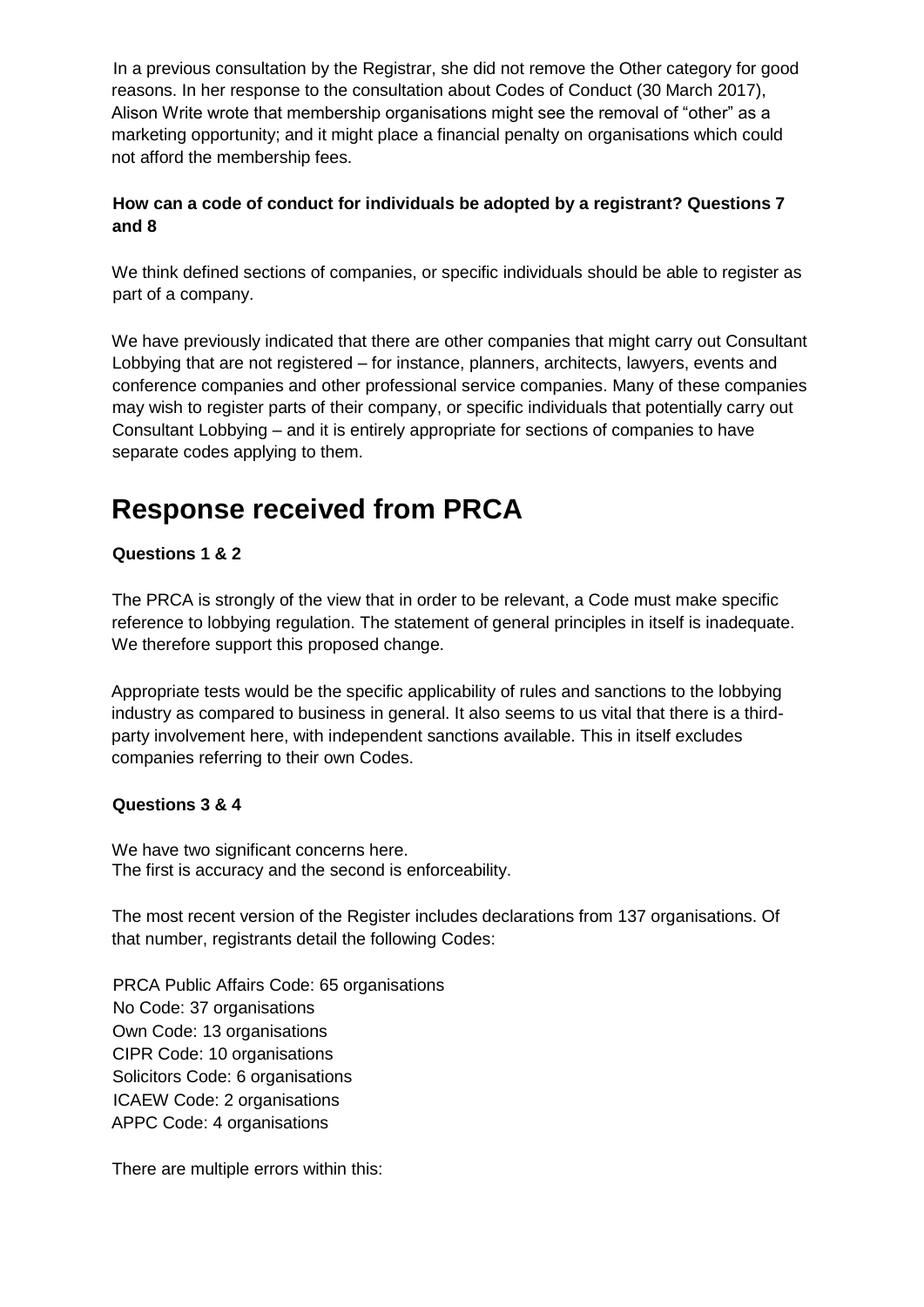The APPC no longer exists following the merger with the PRCA, and has not existed for any period covered by this declaration of Codes. Of the four agencies declaring adherence to the non-existent APPC Code, three are PRCA members and adhere to our Code. One adheres to no Code that exists.

Of the 65 declaring the PRCA Code, only 64 are members. One agency declaring the PRCA has not been a member for any period covered by this declaration. One member declaring its adherence to no Code actually adheres to ours.

We will address the CIPR Code issue under questions 7 and 8.

It is clear to us simply from the PRCA and APPC examples that there are obvious inaccuracies in the register. We are not in a place to say whether or not those claiming to adhere to other professional bodies' Codes do so, as we are unaware of the membership of those organisations. Therefore, there may be more inaccuracies than we have identified.

Secondly, given for example -those claiming to adhere to our Code but not being a member; the second most referenced Code being 'no' Code; the third most referenced Code being an organisation's own; and the fourth most referenced Code being the CIPR Code which governs only individuals and not organisations- the enforceability of the referenced Codes is questionable and variable. For a Code to be relevant it must surely be enforceable. Marking one's own homework through having one's own Code surely is irrelevant. And claiming to adhere to the Code of Conduct of an organisation you do not belong to again surely makes that irrelevant.

A key part of the PRCA Code is that sanctions are enforceable -including expulsion for the most serious breaches. If a company adheres to our Code but is not a PRCA member, then how does it enforce transgression? It cannot, after all, expel itself. We would therefore urge two changes. First, that if a business references a Code, it must be an enforceable one. So, it cannot be its own Code. Instead of referencing their own internal Codes, companies should declare that they adhere to 'no' relevant Code.

Secondly, if a registrant declares the Code of a professional body, the organisation must be able to prove that it is a member of that body. This need not be at all onerous and we, as the professional body to which more registrants refer than any other, would be happy to engage constructively, for example by verifying quarterly to ORCL that a registrant was indeed a member.

There are quite frankly too many registrants giving the illusion of adhering to an enforceable, relevant Code when they are not. Put simply, the public is being misled.

#### **Question 5**

We would be happy to take the Registrar's view on the content of our Code and would expect other organisations to share that positive attitude.

We would repeat our strong belief that to be relevant, Codes must be judged independently and have sanctions. That cannot be the case where organisations declare that they subscribe to internal Codes - Codes which in two cases on the current register are available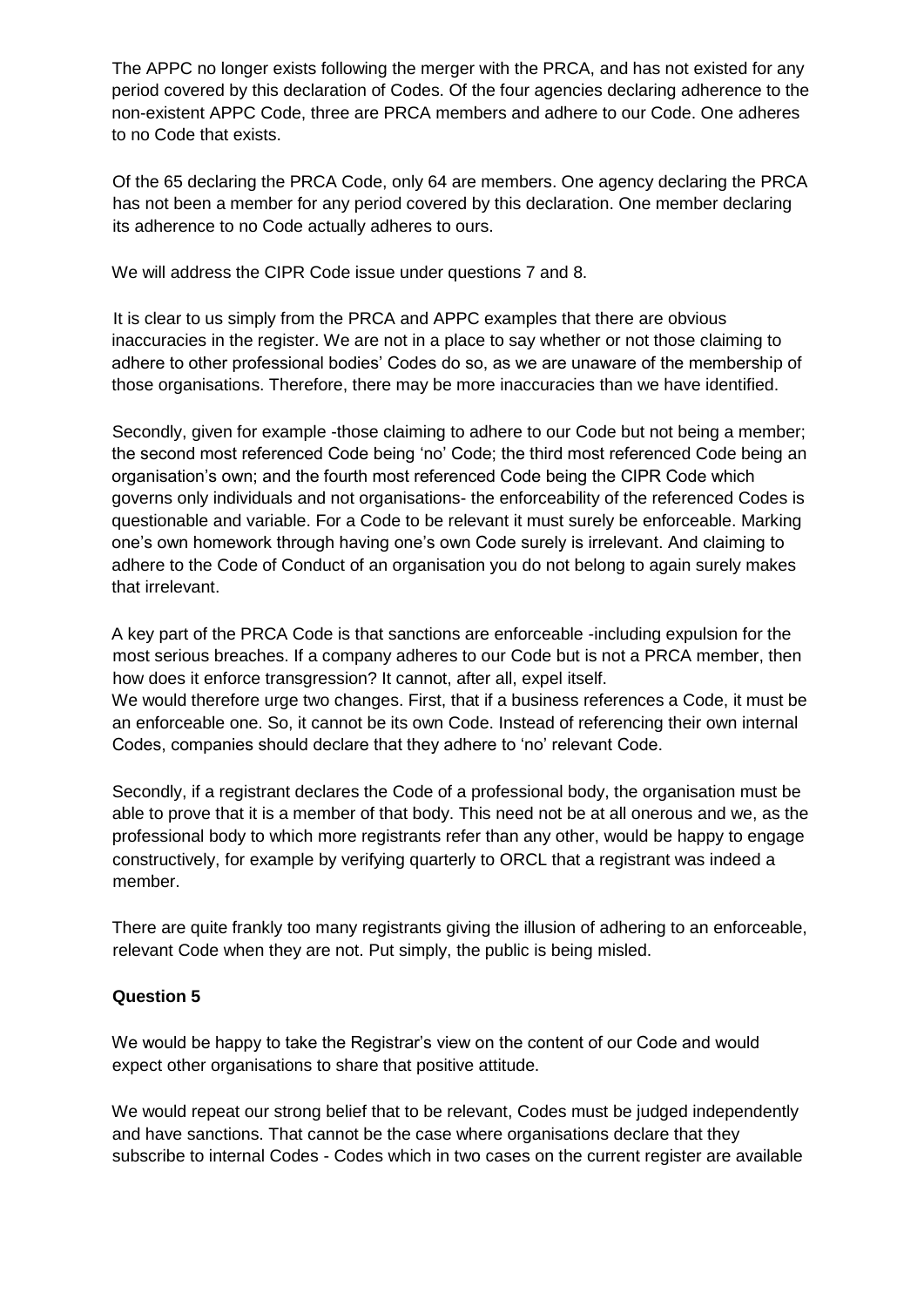only 'on request', or where no link is provided.

#### **Question 6**

We would reiterate our previous comments that self-written, self-policed Codes are Codes in name only. It is our strong belief that they cannot possibly be described as 'relevant'. Organisations referencing them should therefore be compelled to declare 'No Relevant Code'.

#### **Questions 7 & 8**

The Registrar's Guidance here is being ignored.

We chose a business declaring the CIPR Code at random. We then compared the names of Directors listed on the ORCL declaration with the CIPR member directory, available freely to the public. Of the five names listed by the registrant, only one is a CIPR member. Therefore, it is incorrect of this company to reference the CIPR Code.

If the Guidance is to remain as constituted currently, registrants must be able to prove that all of their staff subscribe to the relevant Code.

We would suggest however that it would be in the interest of regulation and transparency if only business-wide Codes rather than individual ones were deemed relevant.

#### **Final comments**

For a number of years prior to its creation, we advocated the introduction of ORCL, and we commend it for the good work it is doing. We believe that its scope should be widened to include all who lobby rather than just third-party advocates, but that issue sits outside of the scope of this consultation.

We believe that ORCL's impact could be even greater with small changes, all of them cost neutral to the taxpayer, and all of them increasing transparency and public confidence in the lobbying industry – an industry which we know to be overwhelmingly ethical, professional, and in the public interest.

We strongly believe that a Code is not relevant if it is policed internally.

We strongly believe that a Code is not relevant if the business referencing it is not a member of the professional body which administers that Code.

We strongly believe that if a business references an individual-centric Code, then every employee must be covered.

In the latter two areas, registrants are either deliberately or inadvertently submitting false information. We would encourage ORCL to take action in the public interest here.

We would more fundamentally encourage ORCL to press ahead with the changes it is recommending. We stand ready to cooperate in whatever way necessary to make those changes as effectively, rapidly, and easily as possible, in the interests of the industry and of